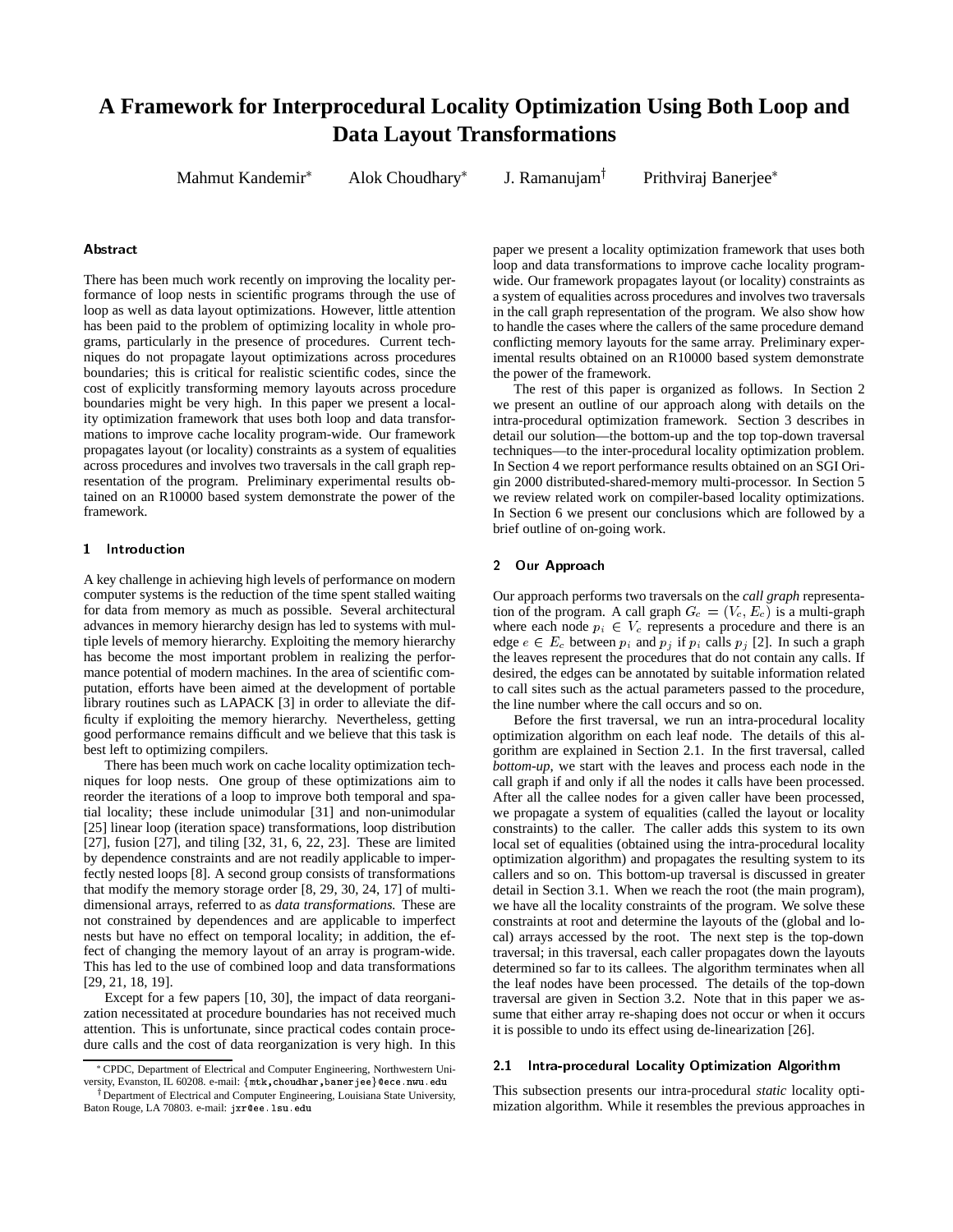spirit [18, 19], it has the advantage of looking at the big picture before starting to solve the problem; if desired, the previous approaches can also be represented in our framework. The algorithm determines static memory layouts in the sense that there is a single memory layout for each array throughout the entire procedure being analyzed.

# 2.1.1 Background

An *n*-deep loop nest with loop indices  $i_1, i_2, \ldots, i_n$  in the program is represented by an integer polyhedron bounded by the loop limits. Each point in this polyhedron is represented by a vector  $(i'_1, i'_2, ..., i'_n)^T$  each and corresponds to an execution of the loop body when  $i_k = i'_k$  for can all  $1 \leq k \leq n; I = (i_1, i_2, ..., i_n)^T$  is called the *iteration vector*, where  $i_1$  is the outermost loop index and  $i_n$  is the innermost loop index. Similarly the memory storage of an  $m$ -dimensional array can also be viewed as a (rectilinear) polyhedron. The extents of the array determine the bounds of the polyhedron and each point (array element) can be indexed using a column vector  $(j_1, j_2, ..., j_m)^T$ .

We assume that the array subscript expressions and loop bounds are affine functions of enclosing loop indices and loop-invariant constants; that is, we are assuming an affine loop nest. Under this assumption, in an *n*-deep loop nest, each reference to an  $m$ dimensional array can be modeled by an *access matrix* L of size  $m \times n$  and an m-dimensional *offset vector*  $\bar{o}$  [25, 31, 33], i.e., modeled as  $\mathcal{L}I + \bar{o}$ , where I is the iteration vector. In this paper  $\mathcal{L}_{uij}$  $(\bar{o}_{uij})$  denotes the jth reference matrix (offset vector) for array U in nest <sup>i</sup>.

For such a loop nest, we consider an iteration space transformation [31, 25, 33] that can be represented by integer  $n \times n$  nonsingular square transformation matrix  $T$ . Such an invertible loop transformation matrix realizes the following transformation  $\mathcal{L}\bar{I}$  +  $\bar{\sigma} \to \mathcal{L}T^{-1}\bar{I'} + \bar{\sigma}$ , where  $\bar{I'} = T\bar{I}$  is the new iteration vector (after the transformation). Similarly, for a  $m$ -dimensional array, an  $m \times m$  non-singular data transformation matrix M has the following effect [24, 29, 17]:  $\mathcal{L}\bar{I}+\bar{\sigma} \rightarrow M\mathcal{L}\bar{I}+M\bar{\sigma}$ .

Consequently, applying *both* loop and data transformations to a reference represented by  ${\mathcal L}$  and  $\bar{o}$  gives us the following transformation:  $\mathcal{L}\bar{I} + \bar{\sigma} \to M\mathcal{L}\bar{T}^{-1}\bar{I'} + \bar{M}\bar{\sigma}$ . Since we are not interested in shift-type (alignment-like) data transformations in this paper, we only focus on the transformed access matrix  $M\mathcal{L}T^{-1}$ . Most of the previous approaches to loop and data transformations can be cast as problems of determining either or both of the matrices  $T$  and  $M$ (with some legality conditions) such that  $M\mathcal{L}T^{-1}$  will have some desired form for a given objective such as optimizing locality [31] or maximizing parallelism [33]. An iteration space transformation matrix  $T$  is legal if it preserves all data dependences in the original loop nest [33]. Also, the data transformation matrix  $M$  should be applied to all the references to the array in question and and to all its aliases [7]. In this paper we use  $T_i$  to denote the loop transformation matrix for the nest i; we use  $M<sub>u</sub>$  to refer to the data transformation matrix for the array  $U$  in a given procedure.

An element is said to be *reused* if it is accessed by more than once in a loop nest. There are two types of reuses: *temporal* and *spatial.* [31, 25]. Temporal reuse occurs when two references (not necessarily distinct) access the same memory location; and spatial reuse arises between two references that access nearby memory locations (e.g., elements mapped on the same cache line) [33]. In this paper, we focus primarily on self-reuses (i.e., reuses originating from individual references [31]); we do not discuss the extension to handle group-reuses.

It is important to note that the most important reuses (whether temporal or spatial) are the ones exhibited by the *innermost* loop. If the innermost loop exhibits temporal reuse for a reference (e.g., the reference  $U(i)$  in a loop nest where i is *not* innermost), then the element accessed by that reference can be kept in a register throughout the execution of the innermost loop. Similarly, spatial reuse is most beneficial when it occurs in the innermost loop (as in  $U(i, j)$ ) assuming  $U$  is column-major and  $i$  is innermost); because, in that case it *may* enable unit-stride accesses to consecutive locations in memory.

#### $212$ Problem Definition for Intra-procedural Optimization

Let U be the set of arrays accessed in a procedure P and  $N_1, ..., N_l$ are the nests in the said procedure. We want to determine a  $M<sub>u</sub>$  for each  $U \in \mathcal{U}$  and a  $T_i$  for each  $N_i$   $(1 \leq i \leq l)$  such that the overall cache locality of the procedure  $P$  will be improved. We also insist that  $T_i$  should observe the data dependences in  $N_i$  and each  $M_u$  $(U \in U)$  should be applied taking legality considerations [7] into account.

### 2.1.3 Approach

Our approach to the intra-procedural locality optimization problem is based on forming a set of locality constraints (equalities) and solving them using a heuristic so that the solution of the constraints will produce loop and data transformation matrices that collectively achieve the desired cache locality. We are mainly interested in exploiting temporal and spatial locality in the *innermost* loops where they are most useful, although our approach can be extended and/or integrated with tiling to exploit locality in higher loop levels. Assuming that the array layouts are *column-major*, in order to have a good locality in the *innermost* loop

$$
M_u\mathcal{L}_{uij}\bar{q}_i=(\,\times,0,...,0,0)^T
$$

should hold for all  $1 \le i \le l, U \in \mathcal{U}$ , and  $1 \le j \le s_{ui}$ , where  $s_{ui}$  is the number of references to the array U in the nest  $N_i$ . In this formulation, which we call a *layout* or *locality constraint*,  $\bar{q}_i$ is the last column of  $T_i^{-1}$ , the inverse of the loop transformation matrix for the nest  $N_i$ . For the rest of the paper we use  $\bar{c}$  instead of  $(x, 0, \ldots, 0, 0)^T$  for clarity. Notice that if  $x = 0$  we have temporal reuse in the innermost loop; if  $x \neq 0$  and  $x <$ *cache-line-size*, we have spatial reuse in the innermost loop. As an example, consider the procedure  $P$  shown in Figure 1(a). For this procedure we have the following set of layout (or locality) constraints:

$$
\{M_u \mathcal{L}_{u11} \bar{q_1} = \bar{c} \qquad \qquad M_v \mathcal{L}_{v11} \bar{q_1} = \bar{c} M_u \mathcal{L}_{u21} \bar{q_2} = \bar{c} \qquad \qquad M_w \mathcal{L}_{w21} \bar{q_2} = \bar{c} \},
$$

where  $\mathcal{L}_{u11} = \begin{pmatrix} 1 & 0 \\ 0 & 1 \end{pmatrix}, \mathcal{L}_{v11} = \begin{pmatrix} 0 & 1 \\ 1 & 0 \end{pmatrix},$  $\mathcal{L}_{u21} = \begin{pmatrix} 1 & 0 & 1 \\ 0 & 0 & 1 \end{pmatrix}$ , and  $\mathcal{L}_{w21} = \begin{pmatrix} 0 & 0 & 1 \\ 0 & 1 & 0 \end{pmatrix}$ .

This set of equalities is represented as a bipartite graph  $G =$  $(V_l, V_a, E)$ , called the *locality* (or *layout*) *constraint graph* (LCG), as shown in Figure 1(b). In a locality constrained graph  $G$ ,  $V<sub>l</sub>$  is the set of loop nests in the procedure and  $V_a$  is the set of arrays (global or local) accessed by the procedure. There is an edge  $e \in E$ between a  $v_a \in V_a$  and  $v_l \in V_l$  if and only if the array represented by  $v_a$  is accessed in the nest represented by  $v_l$ .

Notice that such a set of equations can be solved in a number of ways and this fact will be used later in the paper to handle different cases. For our current example, six alternative solutions are shown in Figure 1(c). The numbers associated with arrows indicate the processing order; the arrows with the same number can be processed in any order. For example, on the upper-leftmost solution, we first apply a loop transformation to the first nest (we start with the vertex marked *1*). This loop transformation, in turn, allows us to determine the layouts of  $U$  and  $V$  (step 1). Next, using the layout of array <sup>U</sup>, we determine an appropriate loop transformation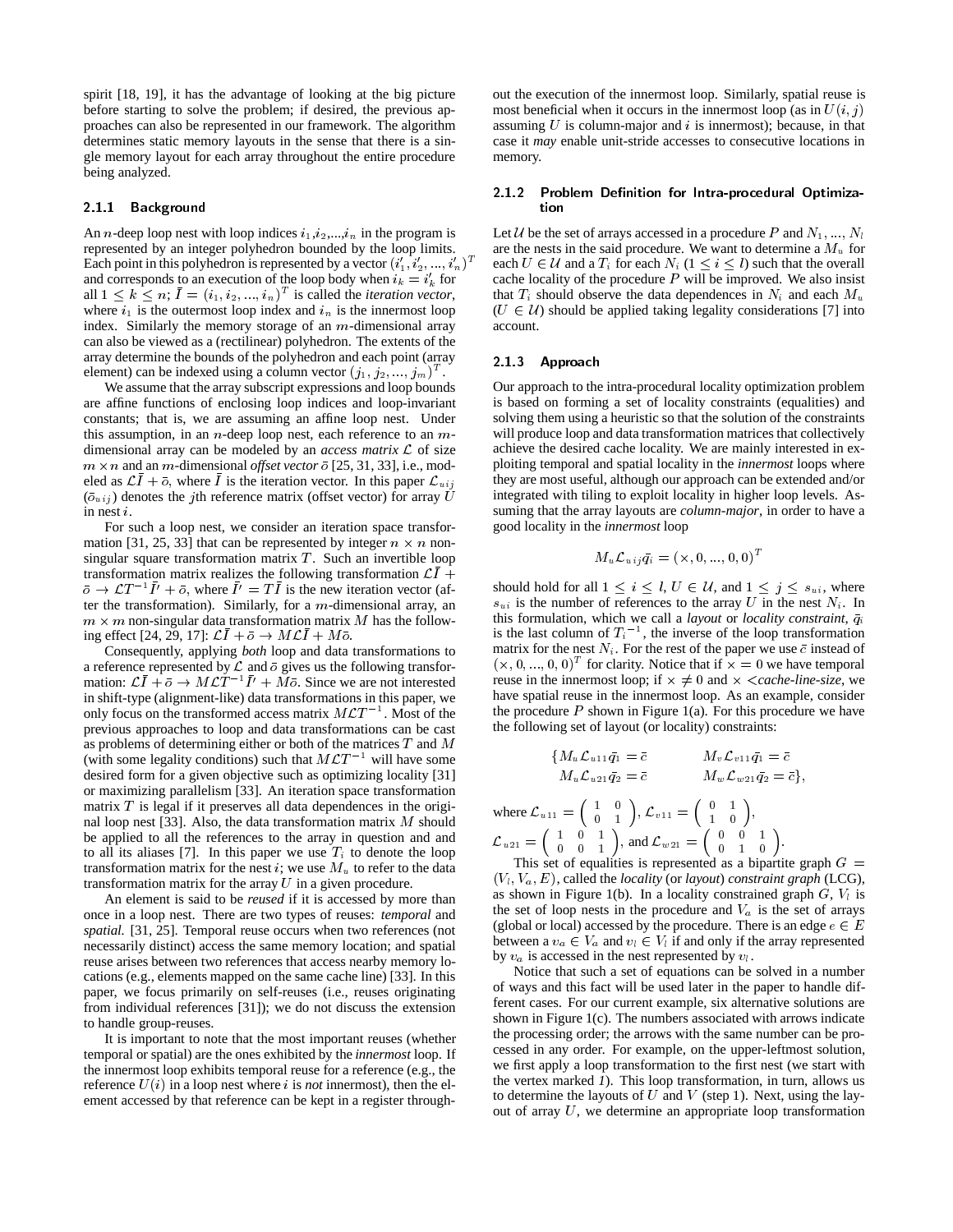for the second nest (step <sup>2</sup>). In the last step (step <sup>3</sup>), using the new loop order of the second nest we find an appropriate memory layout for the array  $W$ . Of course, different solutions have different qualities and some solutions can cause potential conflicts. Consider the solution given on the lower-rightmost. We first transform layouts of  $V$  and  $W$  for locality, which in turn determine appropriate transformations for the first and second nests. However, since both these nests access the same array  $U$ , in determining its layout we *may* have a conflict; that is, the two nests may require *different* layouts for the same array. Notice that this is a potential conflict, not a certain one as it may happen such that the two nests agree on the same layout. It is also interesting to see how the previous approaches to procedure-wide locality optimization problem map on the locality constrained graph. As an example, the solution proposed in [18] first orders the loop nests according to a cost criterion. It then optimizes the layouts of the arrays accessed by the mostcostly nest. Afterwards using the layouts found so far it optimizes the next most-costly nest and so on. Assuming that the nest *1* in our example is costlier than the nest *2*, this solution corresponds to the one shown on the upper-leftmost of Figure 1(c). If, on the other hand, the nest *2* is the most-costly, the solution is the one shown on the lower-leftmost of Figure 1(c).

In general, in order to solve the problem, we can adopt the following *graph-theoretical* solution strategy on the LCG.<sup>1</sup> First, we convert each edge in the locality constraint graph to a bidirectional arc (arrow) so that the end points can be visited in either order. Then we run a *maximum-branching algorithm*<sup>2</sup> on the resulting graph and determine all the nodes that can be covered in a conflictfree manner. For the example LCG shown in Figure 1, the upperleftmost figure given in Figure 1(c) depicts one possible solution obtained using maximum-branching. As another example, consider the locality constraint graph shown in Figure 2(a). After the edges have been converted to arrows (Figure 2(b)), the maximumbranching algorithm generates the solution shown in Figure 2(c) (assume again that the numbers on arrows denote the processing order); note that optimal solution here is not unique. In this solution, only two edges shown in Figure 2(d) (corresponding to two locality constraints) are left unsatisfied. Of course, whether these two unsatisfied constraints will really cause any conflict or not depends on actual access matrices. As a convention, we put the directions of these unsatisfied edges from nest nodes to array nodes. To sum up, in this example, two references can go unoptimized. Figure 2(e) shows the complete solution. We refer to this complete solution as a *maximum-branching solution*.

In case we have some edges whose directions have already been selected (decided), we have a *restricted* LCG, or RLCG for short. In that case, the solution is in general imposed by these selected edges (corresponding to the locality constraints that have already been solved so far). Consider Figure 2(a) again, this time assuming that the layout of <sup>U</sup> and the loop transformations for the nests *2* and *4* have already been determined; i.e., we have a fixed arrow going from node <sup>U</sup> to node *2* and another arrow from <sup>U</sup> to *4*. The problem now is to find a maximum branching solution such that when combined with the arrows between  $U$  and  $2$  and between  $U$ and *4* will lead to *minimum* number of conflicts. Such a solution is shown in Figure 2(f). As another example, let us assume that the edge between nodes <sup>W</sup> and <sup>2</sup> has already been selected. A maximum-branching solution in that case is given in Figure  $2(g)$ . Figures 2(h) and (i), on the other hand, depict, respectively, the unsatisfied constraints for the solutions shown in Figures 2(f) and (g). And finally, Figure 2(j) gives the final solution for Figure 2(f).

# 3 Inter-procedural Locality Optimization

#### Bottom-up Traversal  $3.1$

In bottom-up traversal, we take a slightly different approach from what was described above. In the leaf nodes, we collect all locality constraints, but we do not attempt to solve them immediately. Instead, for each procedure  $R$  which calls procedure  $P$ , the locality constraints are propagated from  $P$  to  $\overline{R}$ . Notice that we need to propagate only the constraints on global variables and formal parameters. Of course, the latter should be *re-written* in terms of actual parameters passed to <sup>P</sup> (Recall that we do *not* allow array re-shaping). As an example, consider the code fragment shown in Figure  $3(a)$ . After the procedure P (the callee) has been processed, we have the following locality constrains:

$$
\{M_u \mathcal{L}_{u11} \bar{q}_1 = \bar{c} \qquad M_x \mathcal{L}_{x11} \bar{q}_1 = \bar{c} M_y \mathcal{L}_{y11} \bar{q}_1 = \bar{c} \qquad M_z \mathcal{L}_{z11} \bar{q}_1 = \bar{c} \},
$$

where  $\bar{q}_1$  is the last columns of the inverse of the loop transformation matrix for the nest in  $P$ . Notice that the first constraint is on the global array variable  $U$  and the last constraint is on the local array variable <sup>Z</sup>. The second and the third constraints, on the other hand, are on the formal parameters  $X$  and  $Y$ . When we process the caller <sup>R</sup>, the second and the third constraints are *re-written* in terms of the actual parameters  $V$  and  $W$  passed to the callee  $P$ whereas the first constraint is propagated as it is. There is no need to propagate the last constraint as  $Z$  is a local variable. Thus, the total constraints in  $R$  are as follows:

$$
\{M_u \mathcal{L}_{u11} \bar{q_1} = \bar{c}; M_v \mathcal{L}_{v11} \bar{q_1} = \bar{c}; M_w \mathcal{L}_{w11} \bar{q_1} = \bar{c}; \text{ and}
$$
  

$$
M_u \mathcal{L}_{u21} \bar{q_2} = \bar{c}; M_v \mathcal{L}_{v21} \bar{q_2} = \bar{c}; M_w \mathcal{L}_{w21} \bar{q_2} = \bar{c};
$$

where  $\bar{q}_2$  is the last columns of the inverse of the loop transformation matrix for the nest in  $R$ . The last three constraints are the local constraints to  $R$ . As can be seen, the call statement in  $R$  is treated as a program construct (e.g., a loop nest) that somehow generates the first three constraints. Note that our propagation technique is also able to handle the cases where *aliasing* between the formal parameters occur. For example, consider the program fragment shown in Figure 3(b). Notice that in procedure <sup>P</sup> we have two constraints  $\{M_x \mathcal{L}_{x11} \bar{q}_1 = \bar{c}; \quad M_y \mathcal{L}_{y11} \bar{q}_1 = \bar{c}; \}$ , where  $\bar{q}_1$  is the last columns of the inverse of the loop transformation matrix for the nest in  $P$ . This system, if considered alone, can assume many (equivalently optimized) solutions. (e.g., we can apply an identity loop transformation and select row-major layout for  $X$  and column-major layout for  $Y$  or alternatively we can apply loop interchange and select column-major layout for <sup>X</sup> and row-major layout for  $Y$ ). However, after the propagation of these constraints (and re-writing), we have a 'more constrained' set:  $\{M_v \mathcal{L}_{v11} \bar{q}_1 = \bar{c}; \quad M_v \mathcal{L}_{v12} \bar{q}_1 = \bar{c}; \}$ , where

$$
\mathcal{L}_{v11}=\mathcal{L}_{x11}=\left(\begin{array}{cc}1&0\\0&1\end{array}\right) \text{ and } \mathcal{L}_{v12}=\mathcal{L}_{y11}=\left(\begin{array}{cc}0&1\\1&0\end{array}\right).
$$

The solution now is to *skew* [31] the loop nest and assign diagonal layout for  $U$ ; that is, we select

$$
M_v = \left(\begin{array}{cc} 1 & 0 \\ 1 & 1 \end{array}\right) \text{ and } T = \left(\begin{array}{cc} 1 & 1 \\ 0 & -1 \end{array}\right).
$$

We continue to propagate the constraints from children (callees) to parents (callers) until we reach the root (the main program). As we move up the call graph, the locality constraints from callee procedures are propagated to the caller procedures. The static locality

<sup>&</sup>lt;sup>1</sup> Dion, Randriamaro, and Robert [12] uses a similar graph-based strategy for the automatic data alignment problem.

<sup>2</sup> An *arborescence* is defined as a *tree* in which no two arcs are directed into the same node. A *branching* is defined as a *forest* in which each tree is an arborescence. Now associate a unit *weight* to each arc. *A maximum-branching* of a graph is any branching of the same graph with the largest possible weight [28]. Notice that within our problem domain this corresponds to satisfying as many locality constraints as possible.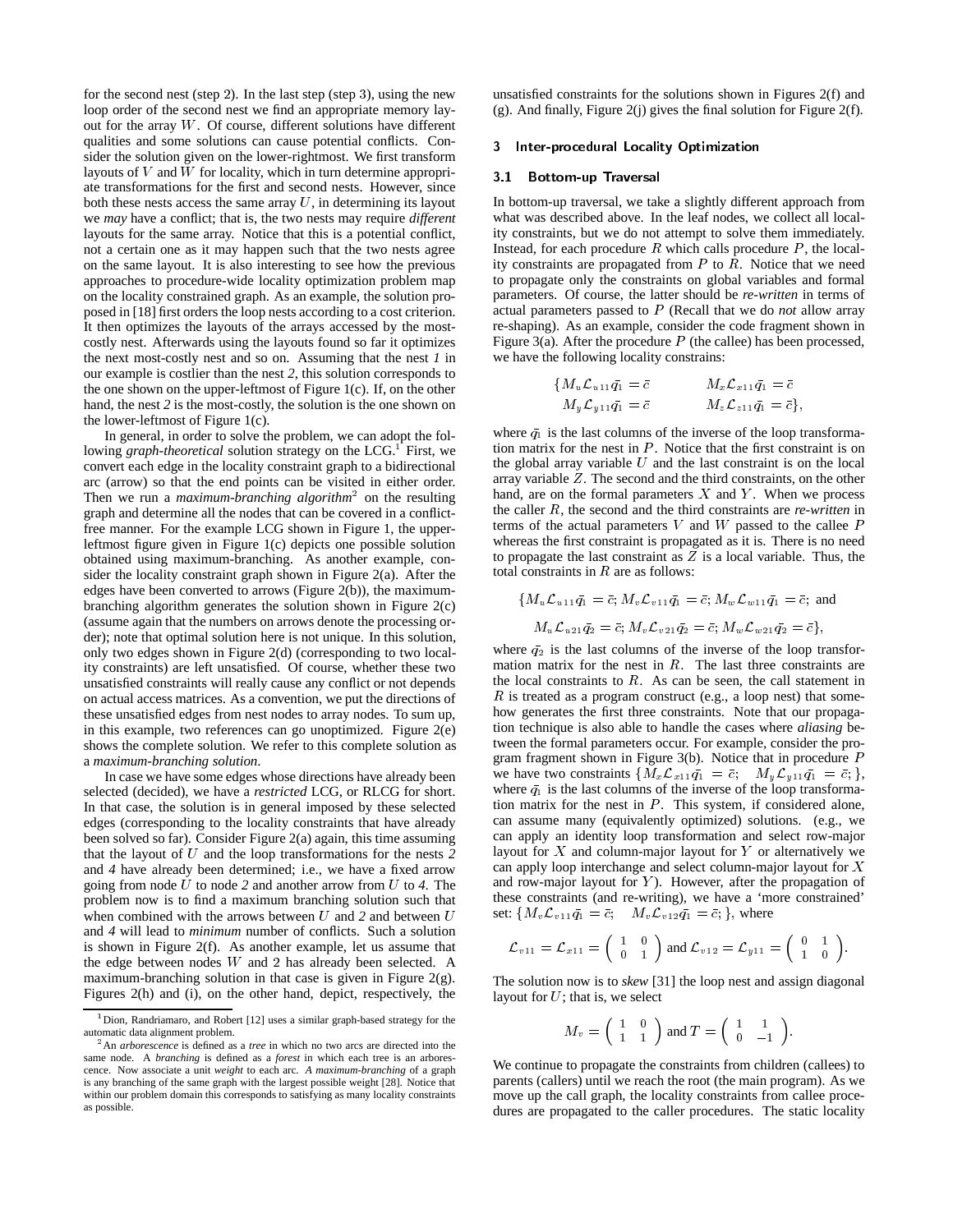

Figure 1: (a) A procedure that contains two nests (Arrays  $U, V$ , and W are formal parameters). (b) Locality constraint graph. (c) Example solution strategies.



Figure 2: (a) An example locality constraint graph. (b) After the edges have been converted to bidirectional arcs (arrows). (c) A maximumbranching solution. (d) Unsatisfied edges (constraints). (e) A complete (maximum-branching) solution. (f) The solution starting from the vertex U. (g) The solution starting from the vertex W. (h) The unsatisfied edges for the solution shown in (f). (i) The unsatisfied edges for the solution shown in (g). (j) Complete solution for (f).

optimization algorithm is then run on the caller procedures. Afterwards the relevant locality constraints are passed up the call graph to their callers and so on.

When we reach the root, we have all the necessary locality constraints. In the root node, we construct a *global layout* (*locality*) *constraint graph* (GLCG) and attempt to solve these locality constraints using the graph theoretical approach discussed earlier. Notice that this GLCG has all the arrays accessible from the root node and all the nests in the root. It can also have some nests belonging to the other procedures which also reference the arrays accessed by the root. When the system has finally been solved, we have (1) the loop transformation matrices for (some of) the nests in the program and (2) the data transformation matrices for the global and local arrays accessible from the root. For example, consider again the code given in Figure  $3(a)$ . Figures  $4(a)$  and (b) show the LCGs for the procedures  $P$  and  $R$ , respectively, when they are considered separately. Figure 4(c), on the other hand, illustrates the GLCG after all locality constraints have been gathered in the root  $R$ . Note also that the nest in <sup>P</sup> (numbered *1*) also appears in this GLCG. A maximum-branching solution is for this GLCG depicted in Figure 4(d). Using our convention, Figure 4(e) gives the complete solution. Notice that this solution determines all memory layouts as well as the loop transformations for the two nests in the program.

### 3.2 Top-down Traversal

In this traversal, the layouts found so far are propagated from caller procedures to callee procedures. In receiving the layouts, a callee procedure computes the loop transformation matrices for the nests it contains (if they have not been determined so far) as well as the memory layouts of its *local* arrays. In the example shown in Figure 3(a), the callee procedure  $P$  takes the layouts of  $U, V$ , and W from its caller,  $R$ . The layouts of  $V$ , and  $W$  automatically determine the layouts of  $X$  and  $Y$ , respectively. Then using these layouts, the algorithm determines the layout of the local array <sup>Z</sup>.

In terms of our graph-theoretical solution, we represent the constraints inherited from a parent as a RLCG. This RLCG contains the nodes corresponding to all the arrays accessed by the procedure being analyzed, its nests as well as (some of) the nests accessed by other procedures below this procedure in the call graph. The problem now is to find a maximum-branching solution on this RLCG. Returning to the example code shown in Figure 3(a), after the root procedure  $(R)$  has been processed, the locality constraints solved are transferred to  $P$  as an RLCG as shown in Figure 4(f). The complete maximum-branching solution for the procedure  $P$  is shown in Figure 4(g). The only thing performed when working in the RLCG of  $P$  was to determine the layout for  $Z$ , considering the loop transformation already found for the nest it contains.

Notice that not all the nests in the program have to appear in the GLCG built for the root procedure. For example, consider a program with two procedures,  $R$  (main) and  $P$  (callee). Assume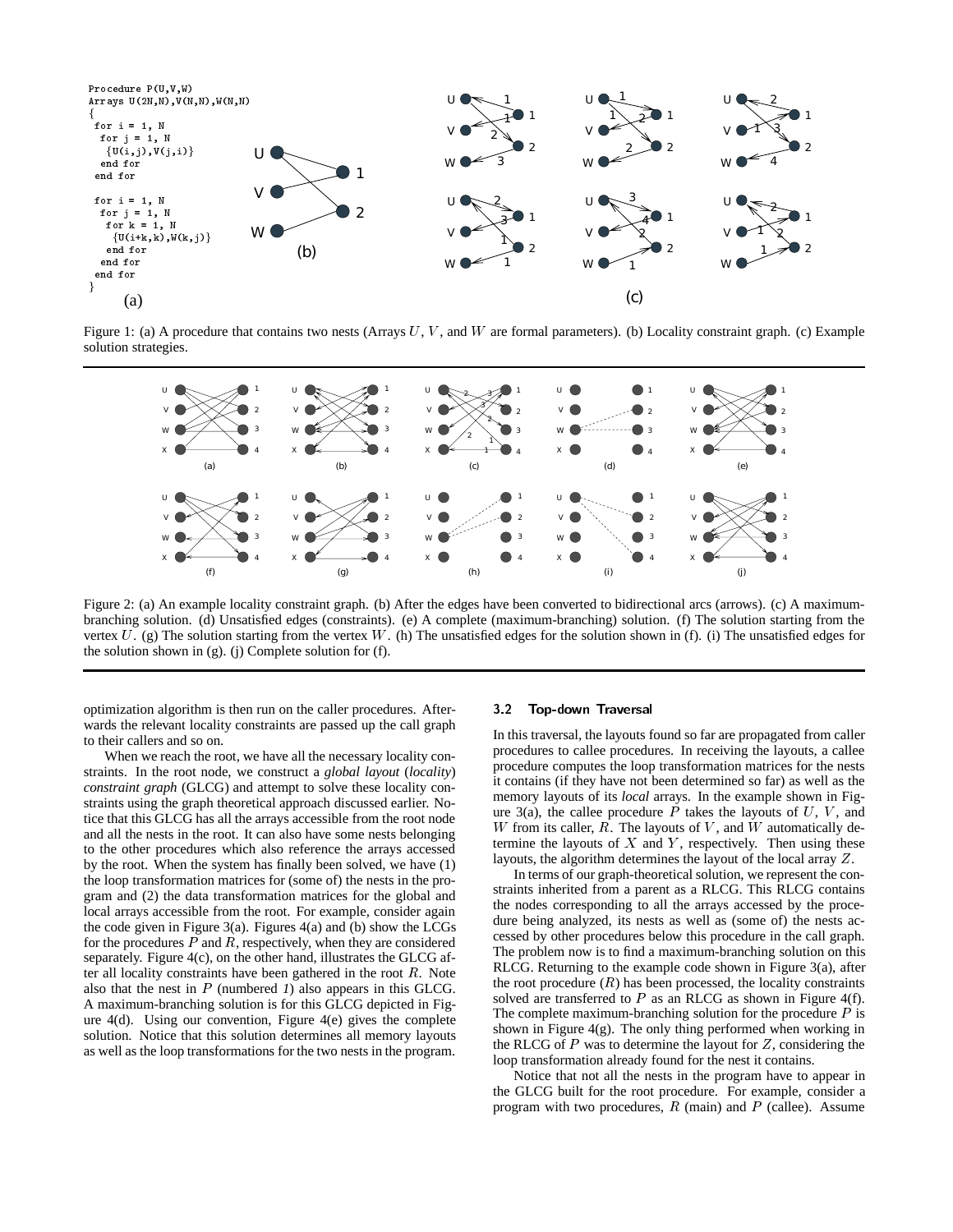

Figure 3: (a-d) Example program fragments. (e) Call graph for (c).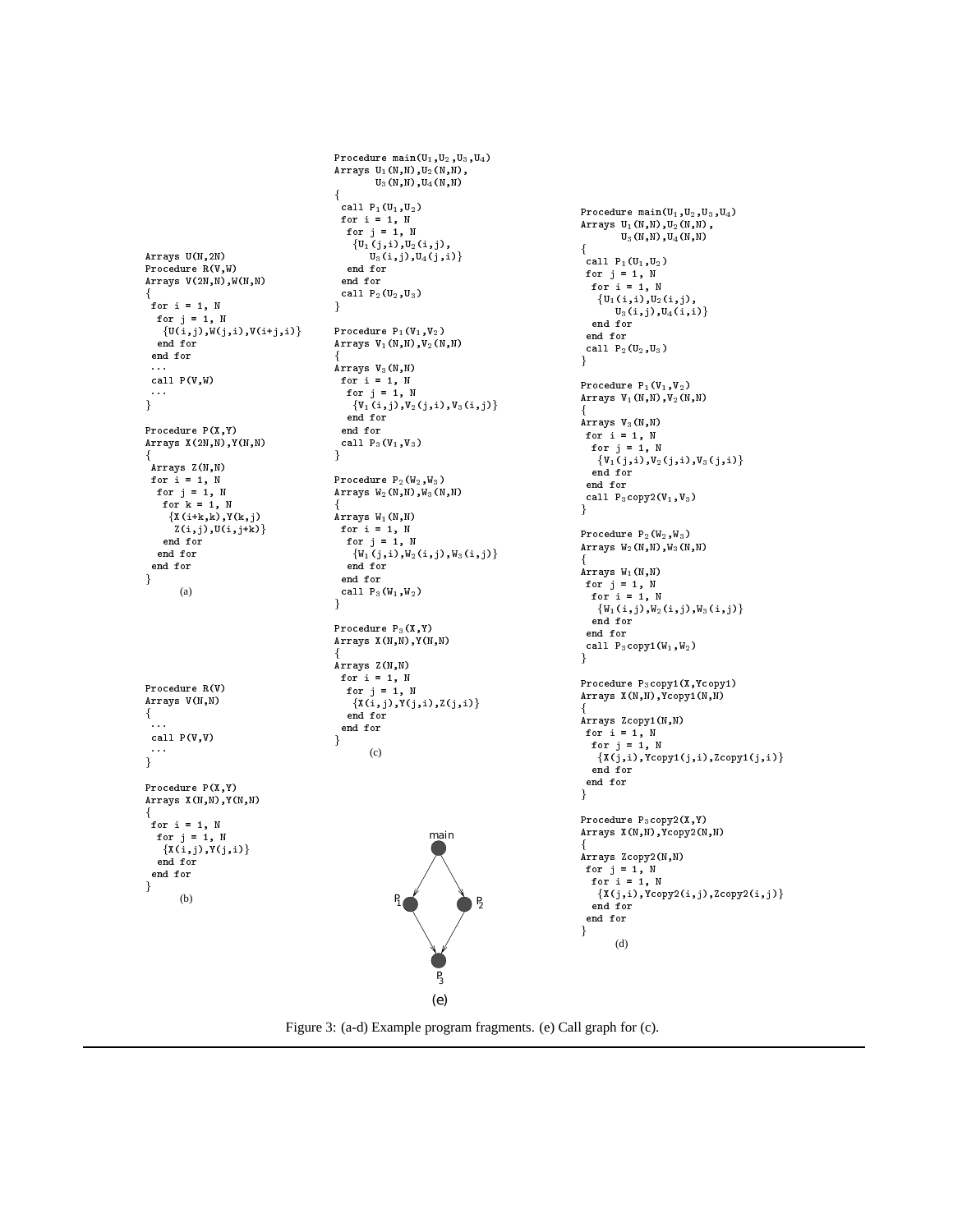

Figure 4: The locality constraint graphs and solutions for the program shown in Figure 3(a).

that  $R$  contains a single nest (nest  $I$ ) that accesses three arrays  $U$ , V, and W. Assume further that R calls P passing V and W as parameters which, respectively, map to  $X$  and  $Y$  in  $P$ . Suppose that the procedure <sup>P</sup> contains four nests; the first one (nest *2*) accesses  $X, Y$ , and  $Z$ ; the second one (nest 3) accesses  $Z$  and  $L$ ; and finally, the third one (nest 4) accesses  $L$  and  $K$ . Figures  $5(a)$  and (b) show the LCGs for R and P, respectively. Figure  $5(c)$ , on the other hand, illustrates the GLCG obtained after the bottom-up traversal. A complete solution to this GLCG is shown in Figure 5(d). Notice that this solution satisfies all the constraints but one. Finally, Figure 5(e) shows a maximum-branching solution on the RLCG for the procedure  $P$ . In this graph, the node  $2$  inherits a constraint from the solution given in Figure 5(d). This constraint corresponds to the edge between  $X$  and 2. The rest of the solution in Figure 5(e) builts upon this constraint, and determine all the remaning layouts (of  $L, Z$ , and  $K$ ) as well as the loop transformations for the nests *3* and *4*.

In case there are multiple paths from different callers to the same callee procedure, there is a possibility that the different callers may impose conflicting layouts for the same array in the callee. In this case, our approach uses *selective cloning* [11]. Selective cloning is a goal-directed approach that selectively decides which procedures to clone and how many different instances to create. Figure 3(c) shows an example program with its call graph given in Figure 3(e). Figure 3(d) shows the transformed code where the procedure  $P_3$  is cloned. The first and the third nests are transformed using loop interchange [33] whereas the second nest is left unmodified. For the fourth nest, on the other hand, two copies have been created with different loop orders.

#### 4 **Experiments**

In order to validate the approach presented in this paper, we conducted experiments with four common scientific programs that contain procedure calls: three programs from SPECfp92 benchmark and an alternate direction integral (ADI) code. For each code, we used three different versions: Base is the code with most classical locality optimizations (used in commercial compilers) except tiling and loop unrolling turned off. Intra<sub>risan</sub> is an optimized version using the intra-procedural optimization method described in Section 2.1. However, the arrays are *re-mapped* explicitly at procedure boundaries. Note that most of the published papers on data layout optimizations do not take this explicit array re-mapping costs into account. Our performance numbers reported below, however, indicate that these costs can easily outweigh any gains made by transforming array layouts for enhancing cache locality. Finally, Opt inter is the version obtained using the approach described in this paper.

The experiments are performed on an SGI Origin 2000 architecture. Each node of the Origin contains two R10000 CPUs which run at a clock rate of 195 MHz. Each processor has an instruction cache of 32 Kbytes and a Level-1 (L1) data cache of 32 Kbytes as well as a 4 Mbyte secondary (L2) unified instruction/data cache. The node board is configured with 4 Gbytes of main memory. The R10000 CPUs operate on data that are resident in their caches. When programs use the caches effectively, the access time to memory is unimportant because the great majority of accesses are satisfied from the caches. The processors can also prefetch data that are not in cache. Independent work can be carried out while these data move from memory to cache, thus hiding the access time.

The intra-procedural optimization strategy based on maximumbranching described in Section 2.1 is currently being implemented on top of Parafrase-2. The bottom-up and top-down traversals, however, are performed by hand for the time being. For all three versions the transformed codes are compiled using the native optimizing compiler with the following optimization flags: -n32 -mips4 -Ofast=ip27 -OPT:IEEE arithmetic=3 -LNO:blocking=off -LNO:outer unroll=1.

The results are shown in Table 1 for the single-processor and eight-processor cases; we report Cache Line Reuses as well as MFLOPS rates (measured by using an outer timing loop). The L1 Cache Line Reuse is the number of times, on the average, that a primary data cache line is reused after it has been moved into the cache. It is calculated as 'graduated loads' plus 'graduated stores' minus 'primary data cache misses', all divided by 'primary data cache misses'. The L2 Cache Line Reuse is defined similarly for the L2 Cache. All these values have been collected through the hardware counters of the R10000. These cache line reuse values show that Opt\_inter is more successful than the other two versions in exploiting cache locality.

The MFLOPS results show that propagating array layouts across procedures is very critical in fully exploiting the advantage of memory layout optimizations. This is true for both the single and eight processor cases. It should be noted that there is only a marginal difference in the MFLOPS rates between Base and Intra\_r. Actually, in the ADI code using eight processors, the performance of Intra $\mathbf r$  is even worse than that of Base. Good performance results are obtained only with the codes optimized using the approach described in this paper.

#### 5 Related Work  $\overline{5}$

The area of locality optimization has received much attention. Several researchers have proposed the use of loop restructuring techniques to improve locality in a loop nest [1, 31, 25, 27, 32, 33, 6, 23]. Recently, some research groups have advocated the use of memory layout transformations for multi-dimensional arrays [24, 29, 21, 17]. In addition, there have been proposed techniques aimed at exploiting the benfits of loo as well data transformations by combining the two [8, 4, 21, 18, 29].

Very few papers have addressed the problem of inter-procedural optimization of locality. Cierniak and Li [10] address the problem of performing data layout transformations that are propagated across procedure boundaries. But they do not consider loop transformations at all. Our work also relates to recent work on interprocedural data distribution [5]. Anderson [5] was the first to perform inter-procedural analysis to derive data distributions. Her work does not address cache locality explicitly; rather, it is intended to reduce the inter-processor communication incurred due to data distribution. In addition, her work on inter-procedural data distribution does not consider general linear loop and data transformations. It is important to note that the work presented in this paper is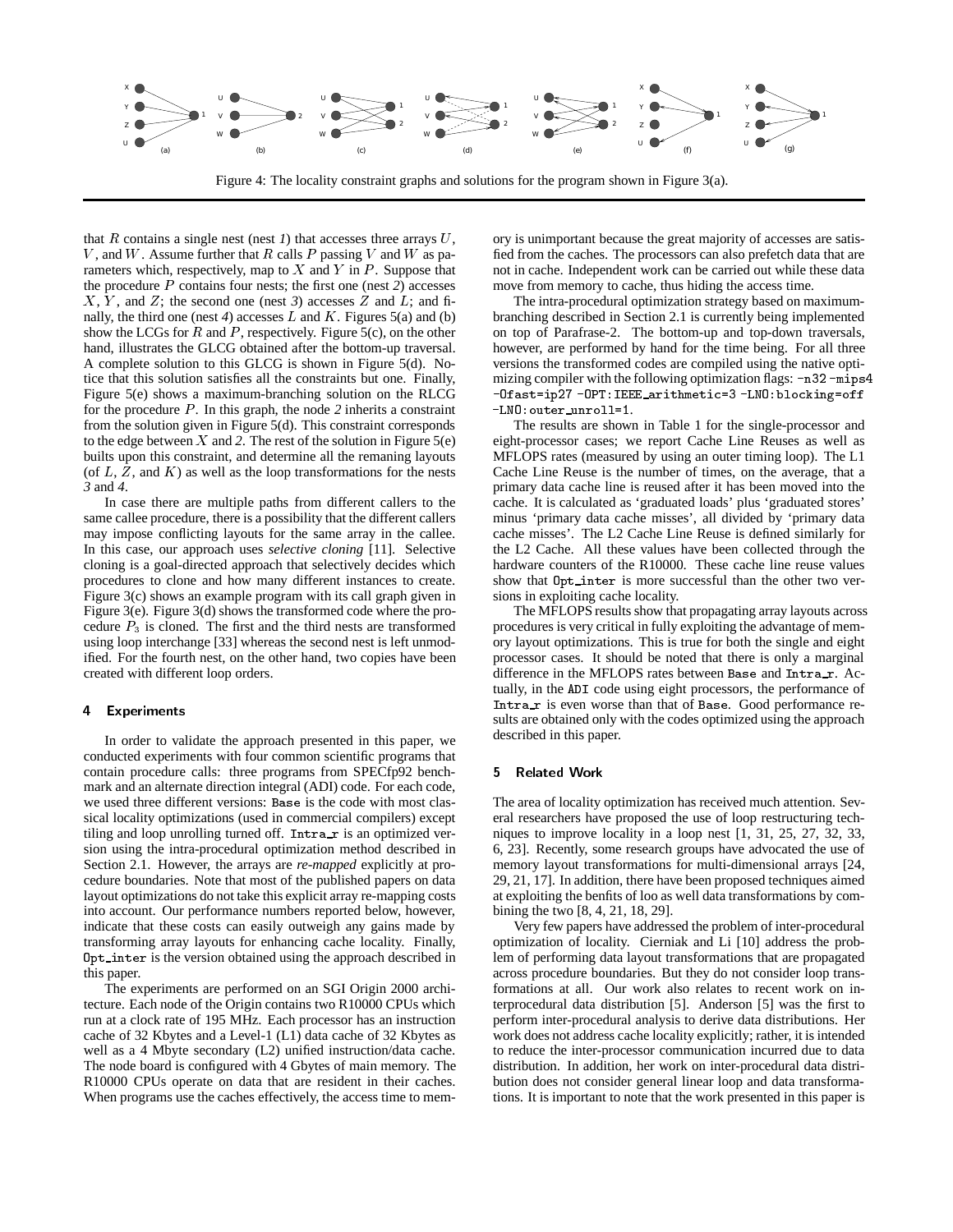

Figure 5: An example scenario which contains a main procedure whose LCG is shown in (a) and a callee whose LCG is shown in (b). (c) gives the GLCG and (d) shows a complete maximum-branching solution. (e) shows a solution for the RLCG for the callee.

closest in spirit to Anderson's work [5]. Our solution mechanism (using maximum branching) and the type of constraints we handle are different from hers, though.

#### 6. 6 Conclusions and Future Work

While a large number of recent papers have addressed the use of loop and data layout optimizations aimed at improving locality, very few have addressed such locality optimizations that work in whole program with procedure calls. If data layout decisions are not propagated across procedures, then either expensive data layout re-mapping is needed or one has to settle for the resulting poor performance. In this paper we present a locality optimization framework that uses both loop and data transformations to improve cache locality program-wide. Our framework propagates layout (or locality) constraints as a system of equalities across procedures and involves two traversals in the call graph representation of the program. We also show how to handle the cases where the callers of the same procedure demand conflicting memory layouts for the same array. Preliminary experimental results obtained on a R10000 based system demonstrate the power of the framework.

At this point, our approach does not consider array re-shaping. We are working on including array re-shaping in our framework. We note that the problem of inter-procedural data and loop transformations and the problem of inter-procedural data distribution are closely related in the case of multiprocessors. We are working on extending our framework to include the effects of parallelism and false sharing on the locality characteristics of whole programs with procedure calls.

Acknowledgments The work of M. Kandemir and A. Choudhary were supported in part by NSF Young Investigator Award CCR-9357840, NSF grant CCR-9509143 and Air Force Materials Command under contract F30602-97-C-0026. P. Banerjee was supported in part by DARPA under contract F30602-98-2-0144 and by NSF grant CCR-9526325. J. Ramanujam was supported in part by NSF Young Investigator Award CCR-9457768.

### References

- [1] W. Abu-Sufah. *Improving the Performance of Virtual Memory Computers*, Ph.D. thesis, University of Illinois at Urbana-Champaign, November 1978.
- [2] A. V. Aho, R. Sethi, and J. Ullman. *Compilers: Principles, Techniques, and Tools*. Addison-Wesley, 1986.
- [3] E. Anderson, Z. Bai, C. Bischof, J. Demmel, J. Dongarra, J. Du Croz, A. Greenbaum, S. Hammarling, A. McKenney, S. Ostrouchov, and D. Sonensen, editors. *LAPACK Users' Guide,* SIAM, 1995.
- [4] J. Anderson, S. Amarasinghe, and M. Lam. Data and computation transformations for multiprocessors. In *Proc. 5th ACM SIGPLAN Symp. Principles & Practice of Parallel Programming (PPoPP'95)*, pp. 166–178, July 1995.
- [5] J. Anderson. *Automatic Computation and Data Decomposition for Multiprocessors.* Ph.D. dissertation, Stanford University, March 1997.
- [6] L. Carter, J. Ferrante, S. Hummel, B. Alpern, and K. Gatlin. Hierarchical tiling: A methodology for high performance. *UCSD Tech Report CS 96-508*, November 1996.
- [7] R. Chandra, D. Chen, R. Cox, D. Maydan, N. Nedeljkovic, and J. Anderson. Data-distribution support on distributedshared memory multiprocessors. *Proc. SIGPLAN Conf. Programming Language Design & Implementation (PLDI'97)*, pp. 334–345, 1997.
- [8] M. Cierniak and W. Li. Unifying data and control transformations for distributed shared memory machines. *Proc. SIG-PLAN Conf. Programming Language Design & Implementation (PLDI'95)*, pp. 205–217, June 1995.
- [9] M. Cierniak and W. Li. Recovering logical structures of data. In *Languages and Compilers for Parallel Computing,* C. Huang et al. (Eds.) Lecture Notes in Computer Science, Vol. 1033, Springer-Verlag, 1996.
- [10] M. Cierniak and W. Li. Inter-procedural array re-mapping. In *Proc. the International Conference on Parallel Architectures and Compilation Techniques (PACT '97),* Nov 1997.
- [11] K. Cooper, M. W. Hall, and K. Kennedy. A methodology for procedure cloning. *Computer Languages*, 19(2), April 1993.
- [12] M. Dion, C. Randriamaro, and Y. Robert. Compiling affine nested loops: how to optimize the residual communications after the alignment phase. *Journal of Parallel and Distributed Computing (JPDC),* 38(2):176–187, 1996.
- [13] M. W. Hall. *Managing Interprocedural Optimization*. PhD thesis, Rice University, Houston, TX, May 1991.
- [14] M. W. Hall and K. Kennedy. Efficient call graph analysis. *ACM Letters on Programming Languages and Systems*, 1(3), September 1992.
- [15] M. W. Hall, J. M. Mellor-Crummey, A. Carle, and R. Rodriguez. FIAT: A framework for interprocedural analysis and transformation. In *Proceedings of the Sixth Annual Workshop on Languages and Compilers for Parallel Computing*, 1993.
- [16] M.W. Hall, S.P. Amarasinghe, B.R. Murphy, S. Liao, and M.S. Lam. Detecting coarse-grain parallelism using an interprocedural parallelizing compiler. In *Proceedings of Supercomputing '95*, December 1995.